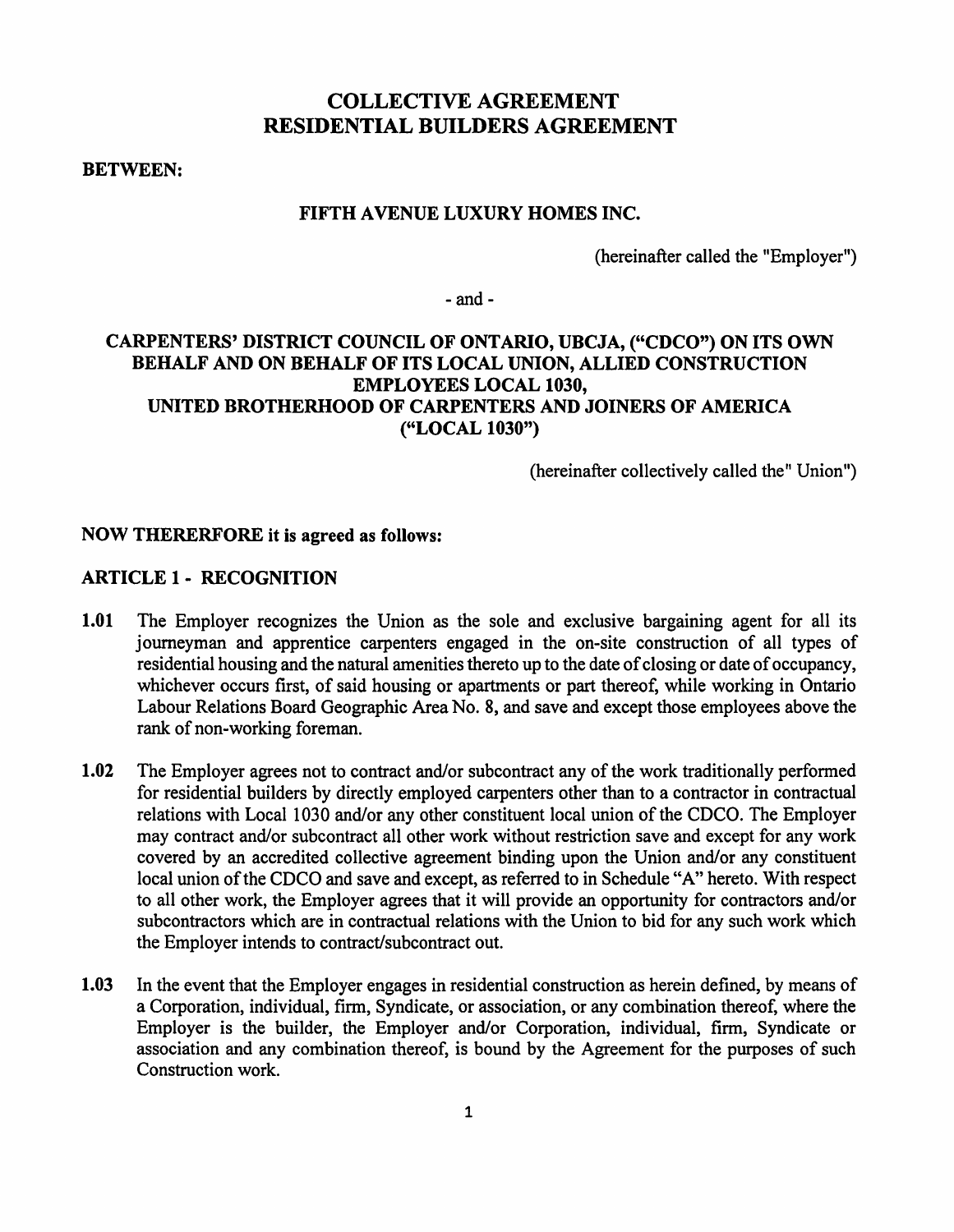1.04 With the exception of carpenters work traditionally performed by the direct employees of the Builder, and work covered by an accredited collective agreement and such other work referred to in Schedule "A", there are no subcontracting restrictions within Local 1030's Collective Agreements.

### ARTICLE 2 - UNION SECURITY

- 2.01 All employees shall, when working in a position within the Bargaining Unit described in Article 1 hereof, be required as a condition of employment, to be a member in good standing of Local 1030 before commencing employment, and shall be required to maintain such membership while working within the Bargaining Unit for the duration of this Agreement. The Union shall not unreasonably refuse the right to any applicant to become a member.
- 2.02 In the event that the Employer desires to employ a new employee, the new employee must present to the Employer a Referral Slip from the Union prior to his commencing employment. It is understood and agreed that the Union may refuse to issue a Referral Slip to the employee requested by the Employer only in the event that the employee is not in good standing with the Union.
- 2.03 It is expressly understood and agreed that the Employer shall not be required to discharge any employee for violation of the provisions of this Article concerning Union Security for any reason other than non-payment of regular monthly dues/working dues or the refusal of the employee to join the Union as aforementioned, notwithstanding anything to the contrary herein contained.
- 2.04 Each employee shall, when working in a position within the Bargaining Unit described in Article 1 above, be required as a condition of employment to have his regular monthly Union dues and any required working dues checked off and the Union agrees to duly inform the Employer of the amounts of such Union dues and working dues and any changes in the amounts. The Employer agrees to make such deductions from the first pay issued to the employees each calendar month and remit the same to the Union no later than the fifteenth  $(15<sup>th</sup>)$  day of the following month to the Secretary/Treasurer of the Union. The Employer shall, when remitting such dues, name the employees and their Social Insurance Numbers from whose pay such deductions have been made.
- 2.05 It is expressly understood and agreed that the Union will save harmless the Employer from any claim arising pursuant to any deduction made under this Article.

### ARTICLE 3 - MANAGEMENT RIGHTS

- 3.01 The Union agrees that it is the exclusive function of each Employer covered by this Agreement:
	- (i) to conduct his business in all respects in accordance with its commitments and responsibilities, including the right to manage the jobs, locate, extend, curtail, or cease operations, to determine the number of men required at any or all operations, to determine the kinds and locations of machines, tools and equipment to be used and the schedules of the production, to judge the qualifications of the employees and to maintain order, discipline and efficiency;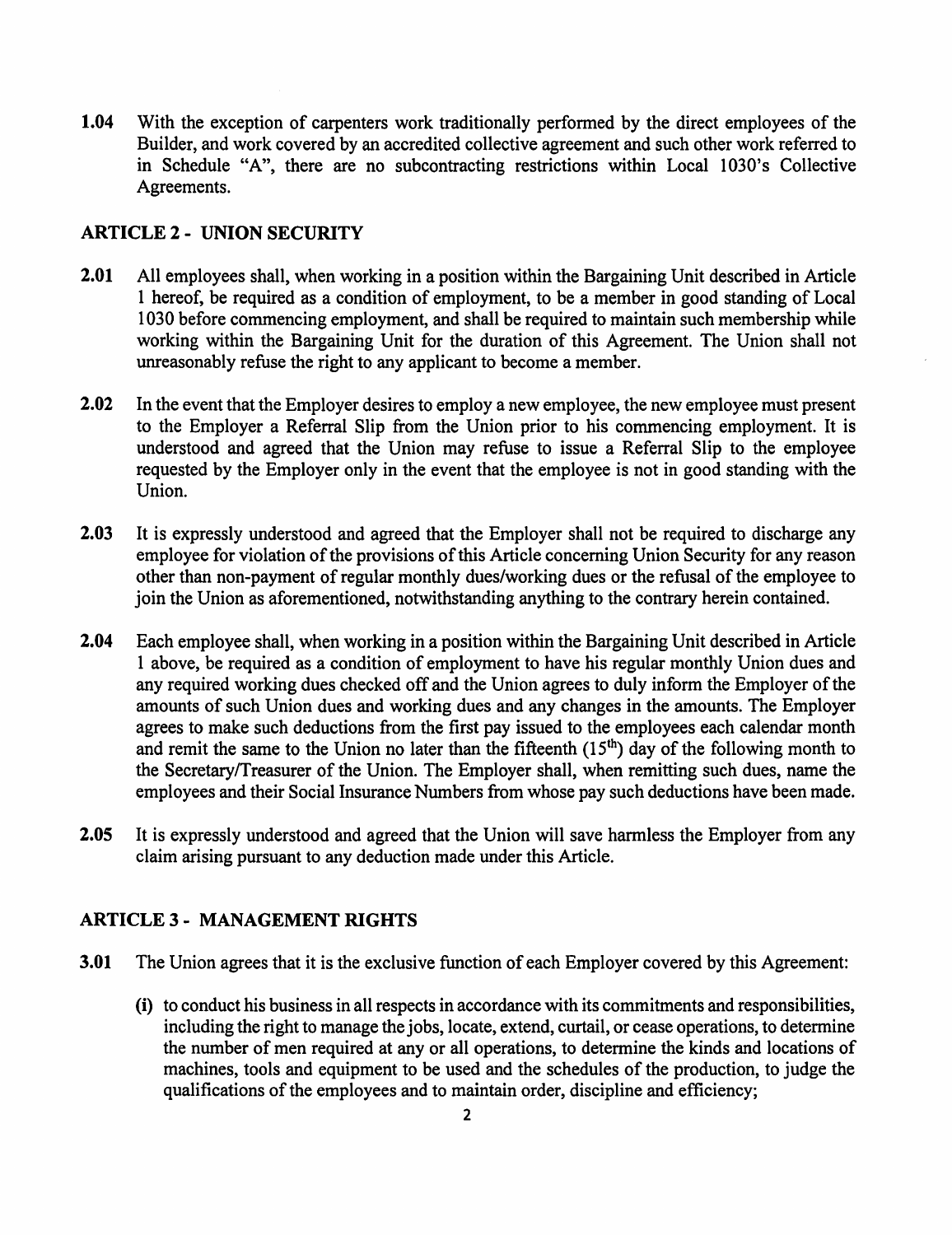- (ii) to hire, discharge, classify, transfer, promote, demote, lay-off, suspend or otherwise discipline employees, provided that a claim by an employee that he has been discharged, suspended, disciplined, or has been subject to disciplinary demotion without reasonable cause shall be subject to the provisions of the Grievance Procedure;
- (iii) to make, alter from time to time, and enforce reasonable rules of conduct and procedure to be observed by the employees;
- (iv)to assign and re-assign work to employees, to determine and judge the content and functions of all jobs and classifications, to change and vary at any time such work assignments, to introduce new and improved methods and equipment and to establish and maintain an efficient mobile work force with diverse skills, and it is agreed that these functions shall not be exercised in a manner inconsistent with the expressed provisions of this Agreement;
- (v) it is agreed that none of the above noted rights shall be exercised in a manner which is unreasonable, arbitrary, and discriminatory or in bad faith.

# 3.02 Technology Clause

In the event that during the term of this Collective Agreement industry developments or practices result in new methods of construction and/or result in the requirement of new classifications of any direct employee of any Employer covered by this Collective Agreement, whether or not such changes are the result of technological changes or not, the Employer and the Union shall meet within fifteen (15) days upon notice being given from one party to another and commence negotiations. The sole and restricted purpose of these negotiations shall be to establish such classifications and wages and/or pieceworker rates applicable thereto. Failing the agreement of the parties with respect to the establishment of new classifications and/or wage piecework rates applicable thereto, either party may refer such issues to arbitration for final and binding determination.

#### ARTICLE 4- GRIEVANCE PROCEDURE

- 4.01 The parties to this Agreement are agreed that it is of the utmost importance to adjust complaints and grievances as quickly as possible.
- 4.02 It is understood and agreed that an employee does not have a Grievance until he has discussed the matter with his Job Superintendent and given him an opportunity of dealing with the complaint. The employee may have his Steward or Business Representative present, if he so desires.
- 4.03 Grievances properly arising under this Agreement shall be adjusted and settled as follows:
	- (i) Within twenty-one (21) days after the circumstances giving rise to the Grievance becoming known to the Union, except in the case of a Discharge Grievance which shall be presented within five (5) working days, the Grievance shall be presented to the Employer in writing, and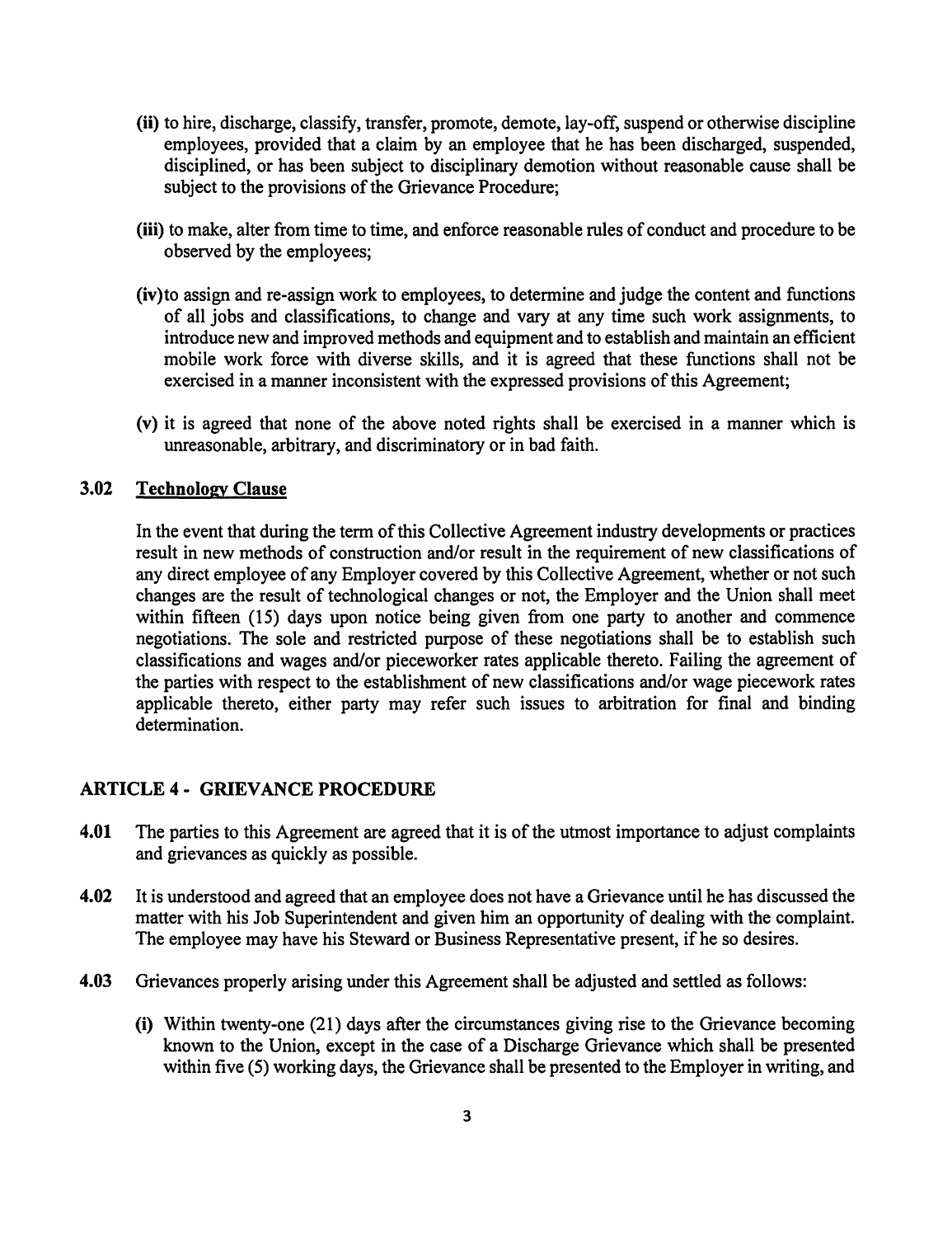the parties shall thereafter meet within five (5) working days and endeavor to settle the Grievance.

(ii) Grievances dealing with alleged violations of Hours of Work, Rates of Pay, Overtime, Travel Expenses, and/or Vacation Pay, may be brought forward within three (3) months of the date when the circumstances giving rise to such Grievance became known or ought reasonably to have become known to the Union. Grievances dealing with alleged violation(s) of health and welfare fund and pension fund provisions may be brought forward within forty-five (45) days after the circumstances giving rise to such Grievance became known or ought reasonably to have become known to the Union. It is further understood that such grievances may be retroactive to the first day of the alleged violation provided such grievances are proven.

#### ARTICLE 5- ARBITRATION

- 5.01 The parties to this Agreement agree that any Grievance concerning the interpretation or alleged violation of this Agreement, which has been properly carried through all the steps of the Grievance Procedure outlined in Article 4 and which has not been settled, will be referred to an Arbitrator, who has either been agreed to by the parties or appointed pursuant to the provisions of the Ontario Labour Relations Act, at the request of either of the parties hereto.
- 5.02 Upon receipt of a Notice to Arbitrate, the Arbitrator shall arrange a Hearing at the earliest possible date but in every case all interested parties shall be given at least five (5) clear days' notice.
- 5.03 Upon hearing all of the evidence and submission of all the parties to the Arbitration hearing, the Arbitrator shall make an Award in writing which shall be final and binding. Reasons shall be given in every case but in order to avoid delay, the reasons need not be given at the time of the making of the Award.
- 5.04 The nature of the Grievance, the remedy sought and the section or sections of the Agreement which are alleged to have been violated shall be set out in the written records of the Grievance and may not be subject to change in late steps.
- 5.05 Arbitrators shall not have any power to alter or change any of the provisions of this Agreement or to substitute any new provisions for any existing provisions, not to give any decision inconsistent with the terms and conditions of this Agreement.
- 5.06 In determining the time which is allowed in the various steps, Saturdays, Sundays and Statutory Holidays shall be excluded, and any time limits may be extended by agreement of the parties, in writing and/or by the Arbitrator if it is determined that it is reasonable and equitable to do so in all of the circumstances.
- 5.07 The parties to the Agreement shall jointly bear the expenses of the Arbitrator.
- 5.08 Any Arbitrator with jurisdiction to interpret, apply or enforce this Collective Agreement whether such jurisdiction is derived from the Collective Agreement and/or the Ontario Labour Relations Act, shall consider all relevant evidence, and with respect to such evidence, is not, and shall not,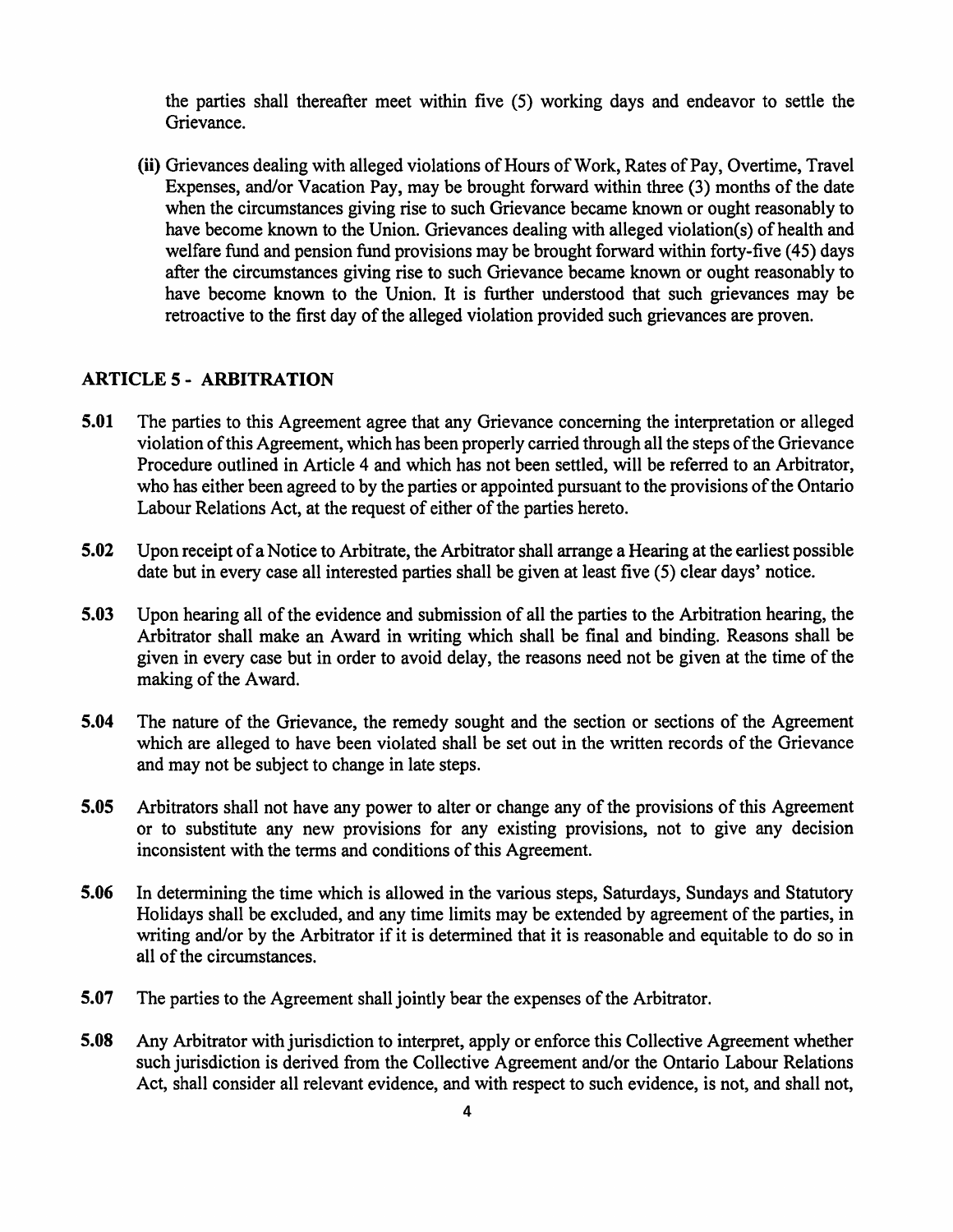be restricted by any limitation concerning the introduction of evidence which may apply to applications under any relevant section of the Ontario Labour Relations Act.

# ARTICLE 6 - MANAGEMENT GRIEVANCES -UNION GRIEVANCES

- 6.01 It is understood that the Employer may file a Grievance with the Union and that if such a complaint is not settled to the satisfaction of the parties concerned, it may be treated as a Grievance and referred to Arbitration in the same way as a Grievance of an employee or the Union. Such Grievances shall be processed as set out in Article 4.03 hereof.
- 6.02 A Union Policy Grievance which is defined as an alleged violation of this Agreement concerning all or a number of the employees in the Bargaining Unit, in regard to which an individual employee could not grieve, or in regard to which a number of employees have signified an intention to grieve, may be brought forward, in writing, in accordance with Article 4.03 of the Grievance Procedure, and if it is not settled at this stage, it may ultimately go to Arbitration in the same manner as a Grievance of an employee.

# ARTICLE 7- SCHEDULE "A"

- 7.01 Attached hereto as Schedule "A" to this Agreement and forming part of this Agreement, are Articles concerning:
	- 1. Hours of Work and Overtime
	- 2. Payment of Wages
	- 3. Vacation Pay and Statutory Holiday Pay
	- 4. Classifications and Wages
	- 5. Working Dues
	- 6. Pension Plan
	- 7. Training Fund
	- 8. Welfare
	- 9. Travel Allowance
	- 10. Maintenance of Existing Rates Out of Town
	- 11. Incorporation by Reference

# ARTICLE 8- UNION REPRESENTATION

- 8.01 It is agreed that a Union Steward may be appointed by the Union for each project operated by the Employer.
	- (i) The Union shall be required to notify the Employer of the name of the Union Steward and the location of the project, in writing.
	- (ii) It is further agreed that the Union Steward shall be one of the last two (2) men retained by the Employer on the project providing that he is competent and capable of performing the remaining work.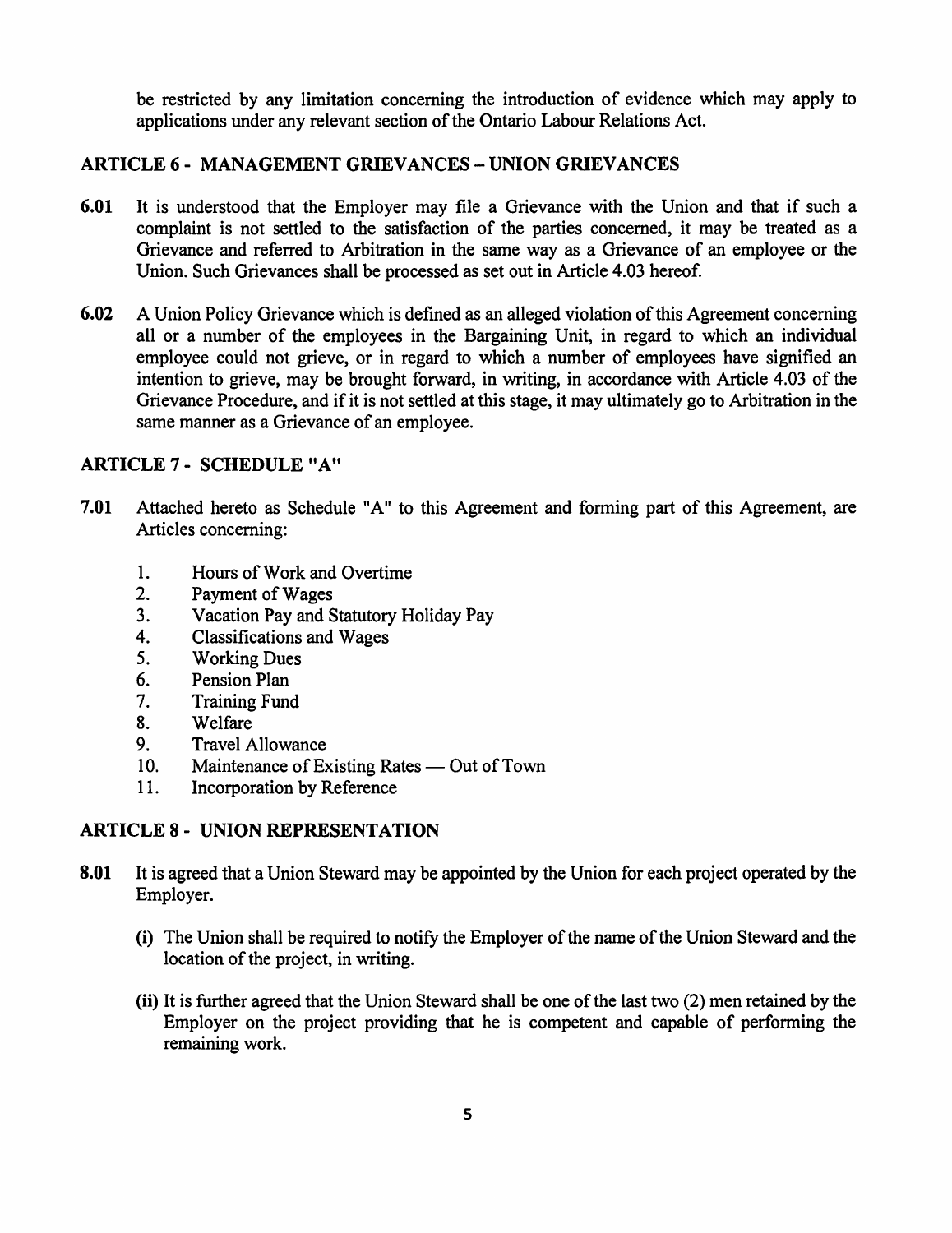(iii) It is further agreed that the Union Steward will not be excluded from overtime work and that he shall not be discriminated against.

- 8.02 The Union acknowledges that the Union Steward has regular duties to perform as an employee of the Employer. Union business will not be transacted during regular working hours.
- 8.03 The Business Representative of the Union shall have access to all working areas during working hours, but in no case shall his visit interfere with the progress of the work and, when visiting a job, he will first advise and identify himself to the Superintendent or other Supervisory Personnel of the Employer.
- 8.04 Subject to the rights of Stewards, in the case of lay-offs as provided for in this Collective Agreement, a Health and Safety Representative or a member of a joint Health and Safety Committee shall be one of the last three (3) employees of the Employer retained on any job provided that he is competent and capable of performing the remaining work.

#### ARTICLE 9 - PRODUCTIVITY

- 9.01 The Union and the Employer recognize the mutual value of improving by all proper and reasonable means the productivity of the individual workman and both will undertake individually and jointly to promote such increased productivity.
- 9.02 (a) During the lifetime of this Agreement, the Union agrees that there will be no strike, slow down or picketing which will interfere with regular schedule of work, and the Employer agrees that it will not cause a lockout. The Employer shall have the right to discharge or otherwise discipline employees who take part in, or instigate, any strike, slowdown or picketing, which interferes with the regular schedule of work.

(b) The Right to Honour Lawful Picket Lines — the employees of any Employer may refuse to cross a lawful picket line of the United Brotherhood of Carpenters and Joiners of America which has been placed at any project where the Employer is engaged and a lawful strike within the provisions ofthe Ontario Labour Relations Act is ongoing and no action of any kind or nature will be taken against any employee, person or the Union for such conduct. This Article shall only apply to such picket lines established by the United Brotherhood of Carpenters and Joiners of America against any contractor which continues to perform work on the project where the Employer is engaged.

- 9.03 As provided in the Occupational Health and Safety Act, the Union agrees that their members will not refuse to operate a machine, device or thing, or work in a place, that has been declared safe following an investigation in accordance with the Occupational Health and Safety Act.
- 9.04 The Union agrees it will not involve the Employer in any dispute which may arise between the Union and any other company and the employees of such other company. The Union further agrees it will not condone a work stoppage or observe any picket line placed on a job site for jurisdictional purposes.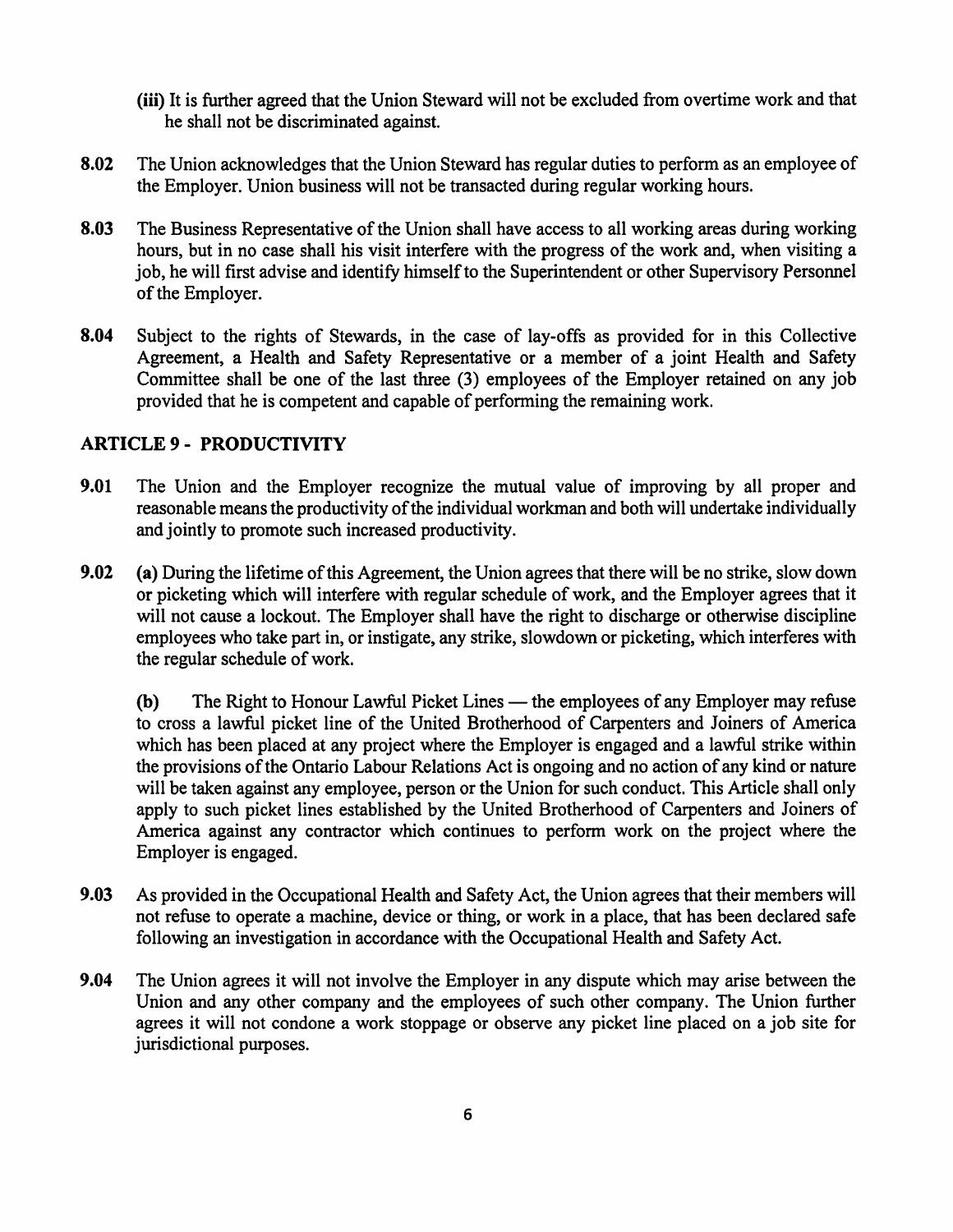#### ARTICLE 10- SHELTER- SANITATION- SAFETY TOOLS

- 10.01 The Employer will provide, as soon as the site conditions permit, a separate, adequately-heated lunch room to be maintained in a sanitary condition. The Employer will provide, as soon as the site conditions permit, separate, adequately-heated change area in which the employees may wash, change and store their clothing. This change area shall be:
	- (a) Securely locked when not in use; and
	- (b) Insured against loss from fire or burglary to a maximum of \$500.00 (five hundred dollars) with a minimum deductible of \$100.00 (one hundred dollars).
- 10.02 The Employer will provide, as soon as site conditions permit, drinking water, paper cups, water scoop, paper towels and portable flush toilets.
- 10.03 The Employer will supply the employees with whatever tools are necessary to perform the job functions assigned. The Employer shall supply one pair of rubber boots and one set of rainwear per year to all employees who are required to work during inclement weather and under abnormal conditions. The Union recognizes the right of the Employer to economically supervise the distribution of clothing provided and will co-operate with the Employer to prevent wasteful practice.
- 10.04 Every employee shall, as a condition of employment, be required to own and wear a safety helmet, protective footwear, and other personal protective equipment of a type approved by the Construction Safety Association required in the normal course of his duties.
- 10.05 A Safety Committee will be established pursuant to requirements under the *Occupational Health and Safety Act.*
- 10.06 The Employer shall, at his own expense, furnish to any person injured in his employment, who is in need of it, immediate conveyance to a hospital or to a physician. It is further agreed that an ambulance shall be used where necessary and possible. An employee who, during working hours, suffers a compensable injury and is required to leave for treatment, or is sent home for such injury, shall receive payment for the remainder of the shift at his regular rate of pay.

# ARTICLE 11- REINSTATMENT UPON RETURN FROM ABSENCE RESULTING FROM COMPENSABLE ACCIDENT

11.01 The Employer will comply with the *Workplace Safety Insurance Act* as it relates to an employee returning from absence resulting from compensable accident.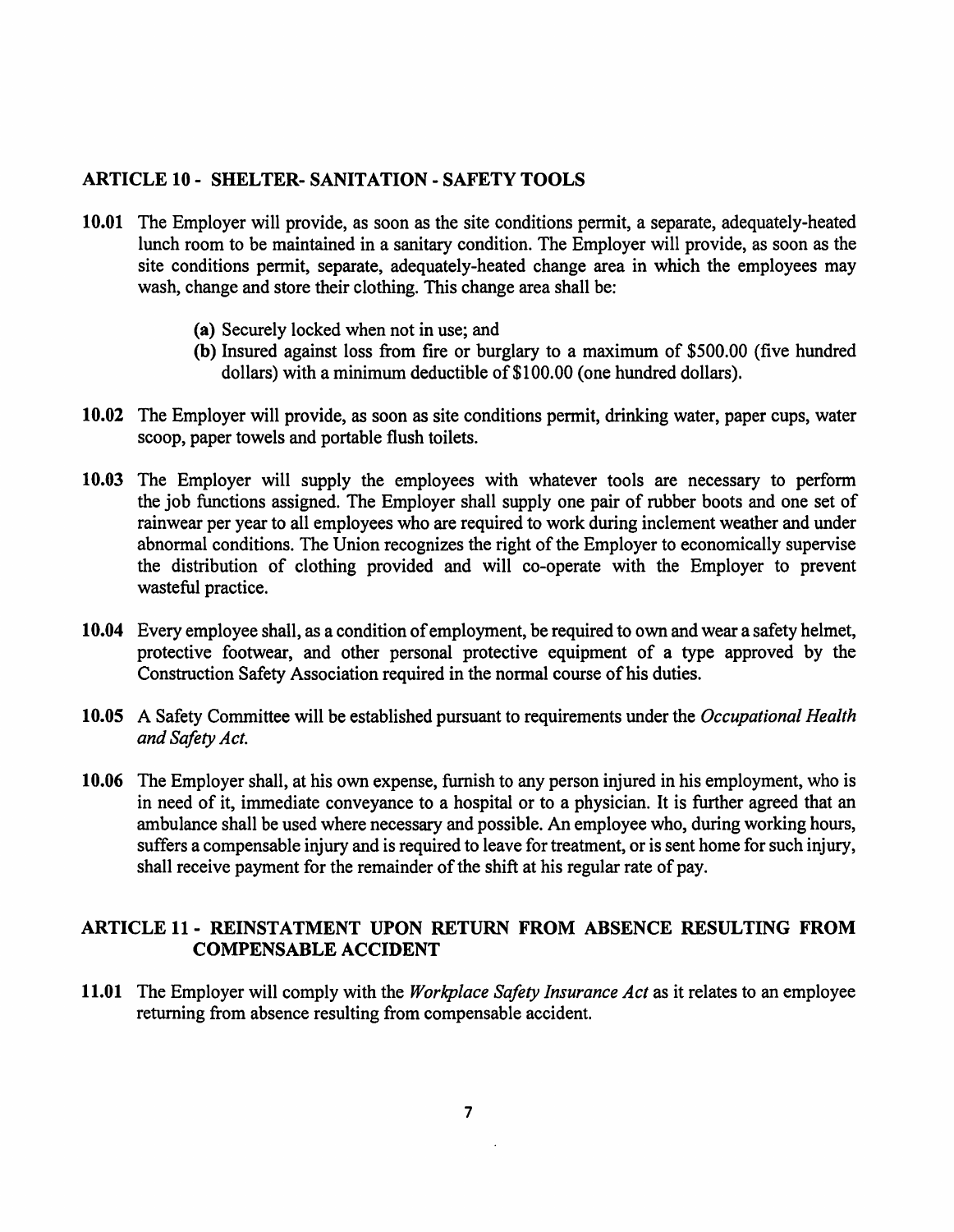### ARTICLE 12 - HEALTH AND WELFARE, PENSION, UNION PROMO AND SUPPLEMENTARY UNION DUES

12.01 The Company shall contribute the amounts set out in Appendix "A" attached hereto for each hour earned by each employee for all funds and purposes provided for in Appendix "A", including for the health and welfare, training, pension and promo funds, and for regular and supplementary union dues.

12.02 The contributions and/or deductions required by this Article, and/or Appendix "A", shall be made by the Company in the following manner:

- a) Contribution and/or deductions shall be forwarded by first class mail, postmarked no later than the 15th day of the month following the month in which the hours have been earned, or delivered by the 20th day of the month following the month in which the hours have been earned, together with supporting information entered on a reporting form as designated by the Union. At no time shall the contributions and/or deductions be paid directly to the employee.
- b) In the event the Company fails to forward or deliver contributions and/or deductions and supporting information in accordance with 9.02 (a) the Company shall pay to the Union, as liquidated damages and not as a penalty, an amount equal to five percent (5%) of the arrears for each month or part thereof (which is the equivalent of sixty percent per annum), from the due date for any delinquent contributions which are fifteen (15) or more days in arrears provided the Company has received five (5) days' prior written notice to correct such delinquency and has not done so.
- c) Notice of delinquency shall be given by the Union to the parties affected. When the Company fails to forward or deliver delinquent contributions and/or deductions in accordance with the provisions of this agreement, the penalty provisions as expressed in 9.02(b) shall apply.

9.03 If the Company does not have any employees in its employ in a work month, it shall submit a nil report for each relevant month in accordance with the provisions of Article 9.02.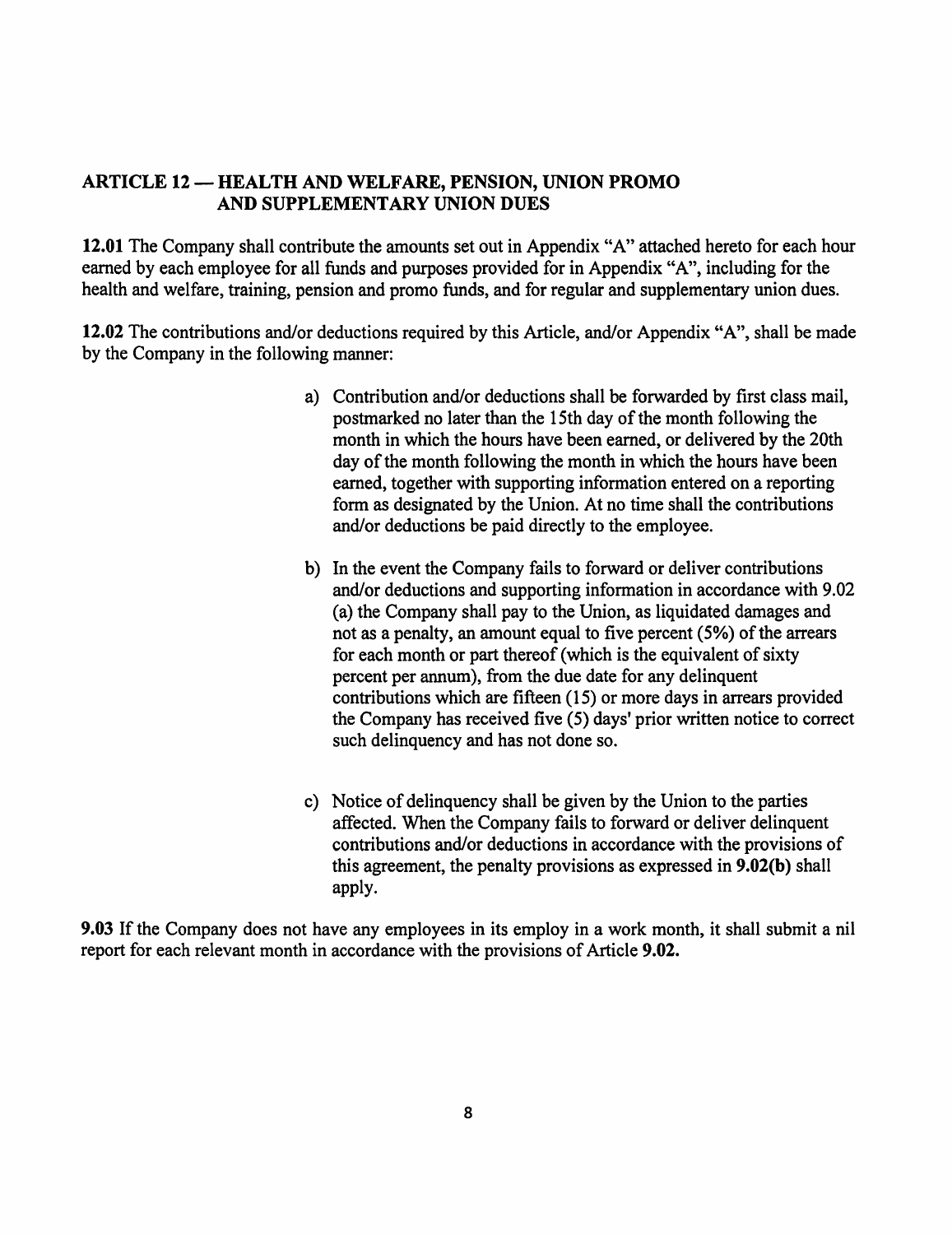#### **ARTICLE 13 - DURATION OF AGREEMENT**

**13.01** This Agreement shall become effective the  $22$  day of  $\frac{1}{12}$   $\frac{1}{24}$ . 2021 and shall remain in effect until April 30, 2022 and shall continue in force for each three (3) year period thereafter unless either party shall furnish the other with Notice of Termination of, or proposed revision of, this Agreement, not more than one hundred and twenty (120) days and not less than thirty (30) days before April 30, 2022 or in a like period in any third  $(3^{rd})$  year thereafter.

**FOR THE COMPANY** 

 $\frac{1}{\sqrt{\frac{1}{\text{FOR THE UNION}}}}$ 

 $100 \text{ P41}$ **PRINT NAME** 

TER(Z)4A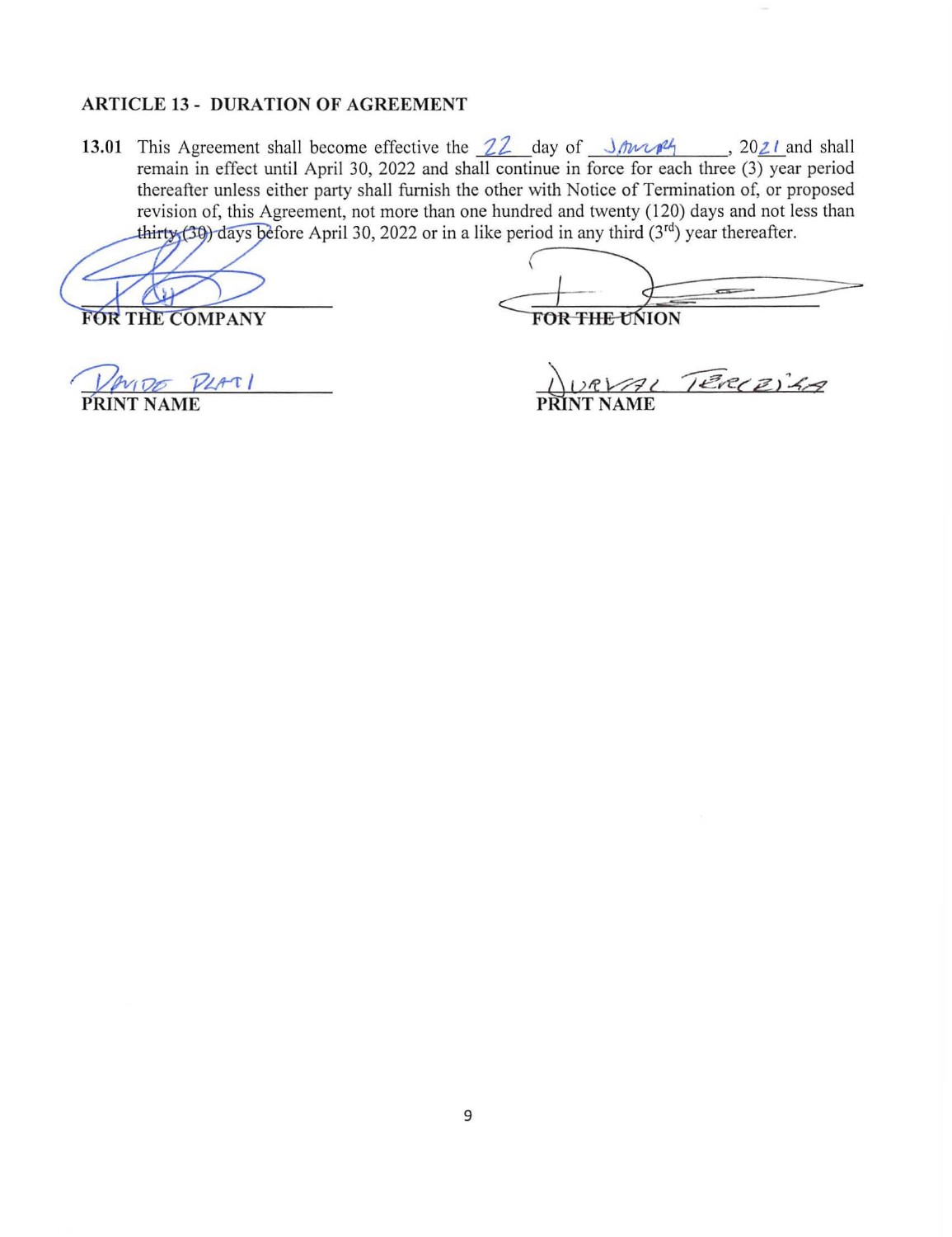#### SCHEDULE "A"

#### ARTICLE 1 - HOURS OF WORK AND OVERTIME

#### 1.01 WORK DAY, WORK WEEK

The regular working day shall consist of nine (9) hours per day between the hours of 7:00 a.m. and 7:00 p.m. The regular work week shall consist of forty-four (44) hours per week, Monday to Friday inclusive. This provision does not constitute a guarantee of hours.

It is understood that should an employee be required to start his work day later than his regular starting time, the Employer agrees to notify the employee at least the day prior. If an employee reports for work at his regular starting time without being previously notified by the Employer, then he shall be paid from the said regular starting time.

#### 1.02 SHIFT WORK

Nine (9) hours' pay for eight (8) hours' work will be paid if an employee is scheduled to work five  $(5)$  shifts per week and the majority of his shift is outside the 7:00 a.m. to 5:30 p.m. spread. Employees directed to start work after 1 :00 p.m. shall be considered on Shift Work.

#### 1.03 OVERTIME

The overtime rate for all work performed in excess of 44 hours per week, shall be paid for at the rate of time and one-half of the employee's current regular rate, save and except Sundays and Statutory Holidays. Overtime shall be voluntary on Statutory Holidays. Overtime shall be assigned on a voluntary and rotating basis provided the employee is capable of performing the work available.

#### 1.04 SUNDAYS AND STATUTORY HOLIDAYS

All work performed on Sundays and the following Statutory Holidays shall be paid for at the rate of double the employee's regular rate:

New Year's Day Family Day Good Friday

Victoria Day Canada Day Civic Holiday Labour Day Boxing Day Thanksgiving Day Christmas Day

#### 1.05 REPORTING ALLOWANCE

An employee who reports for work at his regular reporting time at the Employer's shop or job site, unless directed not to report the previous day by his Employer, and for whom no work is available due to inclement weather, shall receive a minimum of one (1) hour's reporting time. An employee who reports for work at his regular reporting time at the Employer's shop or site, unless directed not to report the previous day by his Employer and for whom no work is available due to reasons other than inclement weather, shall receive a minimum of four (4) hours' reporting time.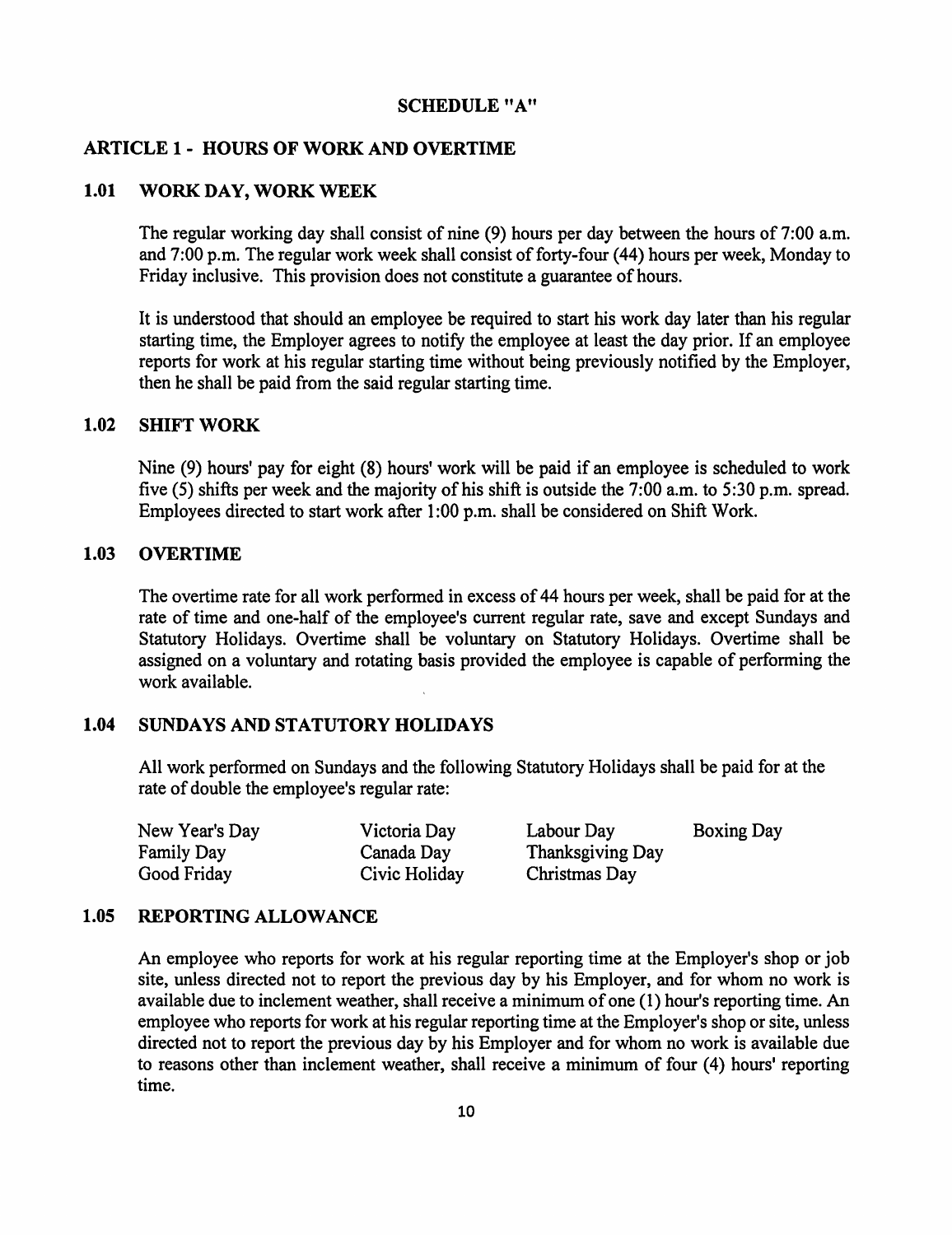#### 1.06 COFFEE AND LUNCH BREAKS

The employee will be allowed to have two (2) coffee breaks of fifteen minutes, once during each half of his working day. Employees will be allowed one half (1/2) hours unpaid lunch break between 12:00 noon and 1:00 p.m. except these limits may be suspended during periods of emergency.

# ARTICLE 2 - PAYMENT OF WAGES

- 2.01 When an employee quits or is dismissed the employee shall give, or be given, one (1) hours' notice.
- 2.02 Whenever Employment Insurance Separation Certificates and pay cheques are not given to employees at the time of termination, they shall be sent by the Employer to the employees by registered letter to his last known address within forty-eight ( 48) hours from the time of termination, unless termination is voluntary, in which case he will receive them by his next regular pay period.
- 2.03 Payment of wages is to be made weekly for the work performed during the preceding work week. Payment is to be made by cash, cheque, or direct deposit no later than midday on Thursday of the week following the week during which the work was performed.

# ARTICLE 3 - VACATION PAY AND STATUTORY HOLIDAY PAY

- 3.01 Employees shall be paid vacation and statutory holiday pay in the amount of ten percent (10%) of gross wages earned on a weekly basis. That part of the amount allocated to vacation pay shall be the minimum required by the *Employment Standards Act,* as amended from time to time and the balance shall be in lieu of payment for statutory holidays. The Company shall pay such amounts to the appropriate Vacation Pay Trust Fund. They shall be forwarded by first class mail postmarked no later than the fifteenth  $(15<sup>th</sup>)$  of the month following the month in which the hours have been earned or delivered by the twentieth  $(20<sup>th</sup>)$  day of the month following the month in which the hours were earned.
- 3.02 Vacation periods shall be scheduled by mutual consent of the Employer and the employees. Vacation periods shall be limited to a maximum of three (3) weeks per calendar year, except every three (3) years the employee may be entitled to leave of absence to a maximum of six (6) weeks, provided that such a request is made in writing at least ninety (90) calendar days in advance of the commencement of the leave of absence requested. The Employer shall provide a written reply to a written vacation request within five (5) working days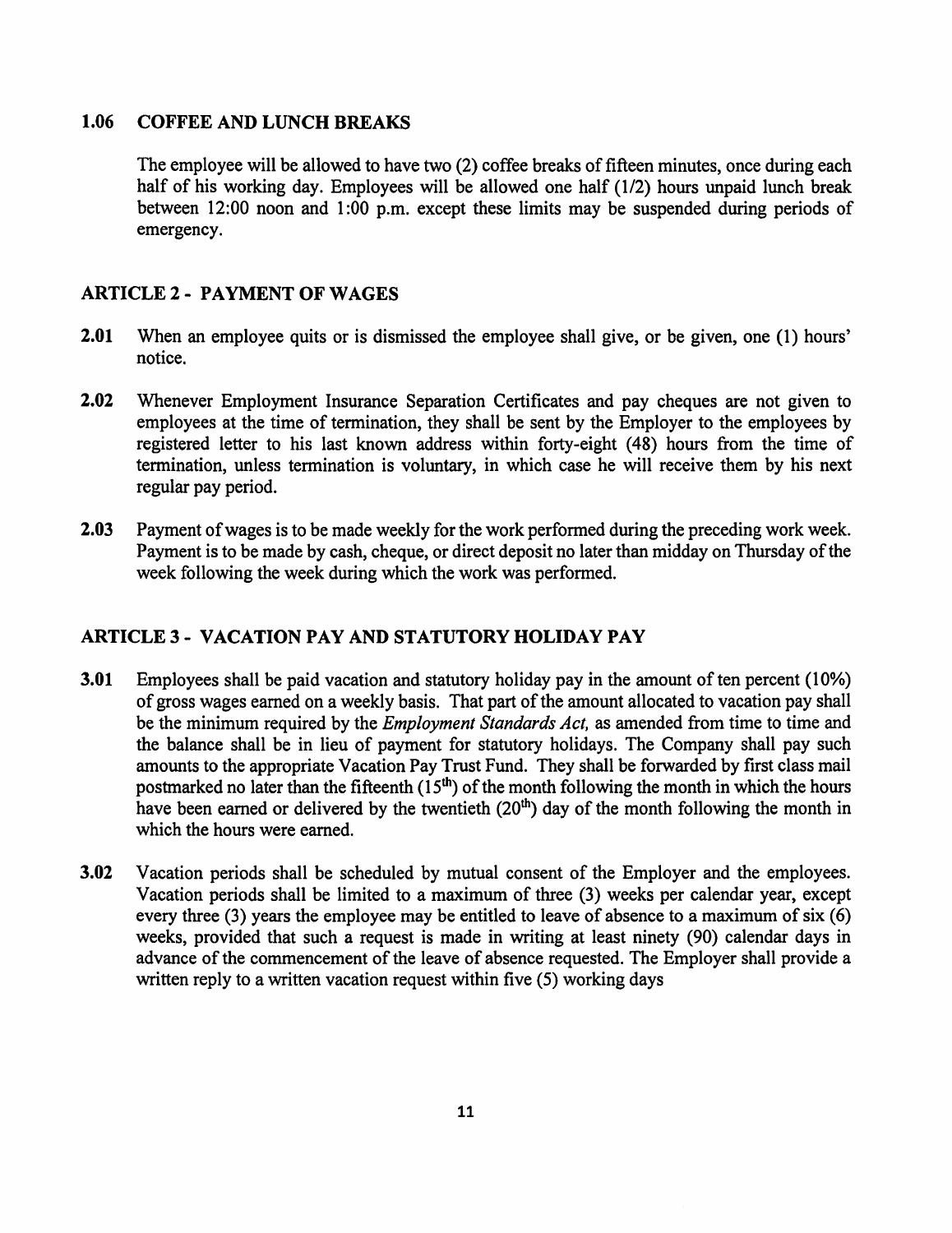# ARTICLE 4- 4.01 CLASSIFICATIONS AND WAGES

The following wage rates and job classifications shall be in effect:

### Board Area 8

### WAGE AND RELATED PAYMENTS FOR REGULARLY SCHEDULED HOURS

| <b>Effective</b><br>Date       | Hourly<br>Wage | <b>Vacation</b><br>Pay 10% | Welfare<br><b>Fund</b> | <b>Pension</b><br>Plan | Promo<br>Fund | <b>Training</b><br>Fund | <b>Total Package</b> |
|--------------------------------|----------------|----------------------------|------------------------|------------------------|---------------|-------------------------|----------------------|
| Group 1 – Carpenter-Journeyman |                |                            |                        |                        |               |                         |                      |
| May 1,<br>2020                 | \$40.06        | \$4.01                     | \$3.10                 | \$4.30                 | \$0.20        | \$0.10                  | \$51.77              |
| May 1,<br>2021                 | \$40.86        | \$4.09                     | \$3.10                 | \$4.45                 | \$0.25        | \$0.10                  | \$52.85              |
| Group 2 – Foreman              |                |                            |                        |                        |               |                         |                      |

|              | May 1, 2020   Should the Employer decide to employ a working |  |
|--------------|--------------------------------------------------------------|--|
| to April 30, | foreperson shall be paid two dollars (\$2.00) per hour in    |  |
| 2022         | excess of the average hourly rate paid to the members of     |  |
|              | his crew.                                                    |  |
|              |                                                              |  |

# APPRENTICES:

| $0 - 600$ Hours     | $\bullet$ .<br><br><br><br><br><br> | $60\%$ of wages – no benefits, no pensions |
|---------------------|-------------------------------------|--------------------------------------------|
| $601 - 1200$ Hours  | $\blacksquare$                      | 70% of wages                               |
| $1201 - 1800$ Hours | $\sim$ $-$                          | 80% of wages                               |
| $1801 - 2400$ Hours | $\sim$ $\sim$                       | 90% of wages                               |
| 2400 and beyond     |                                     | 100% of wages                              |

\*For clarity, all trainees over 600 hours shall receive pension and benefit contributions.

# ARTICLE 5 - WORKING DUES AND MONTHLY DUES

- 5.01 The Employer shall deduct from each employee's wages and remit to the Union working dues calculated at the rate of two per cent (2%) of gross wages for each employee covered by the Agreement. The Company shall deduct and remit \$25.00 in monthly dues for each employee each month. The monthly dues shall be paid by a cheque payable to "Allied Construction Employees Local 1030, United Brotherhood of Carpenters and Joiners of America." The Union reserves the right to amend the amount of monthly Union dues from time to time with 30 days written notice to the Employer.
- 5.02 The Union may direct the Employer to alter the amounts and/or the method of remittance of working dues as described in this provision, and the Employer agrees that it shall comply with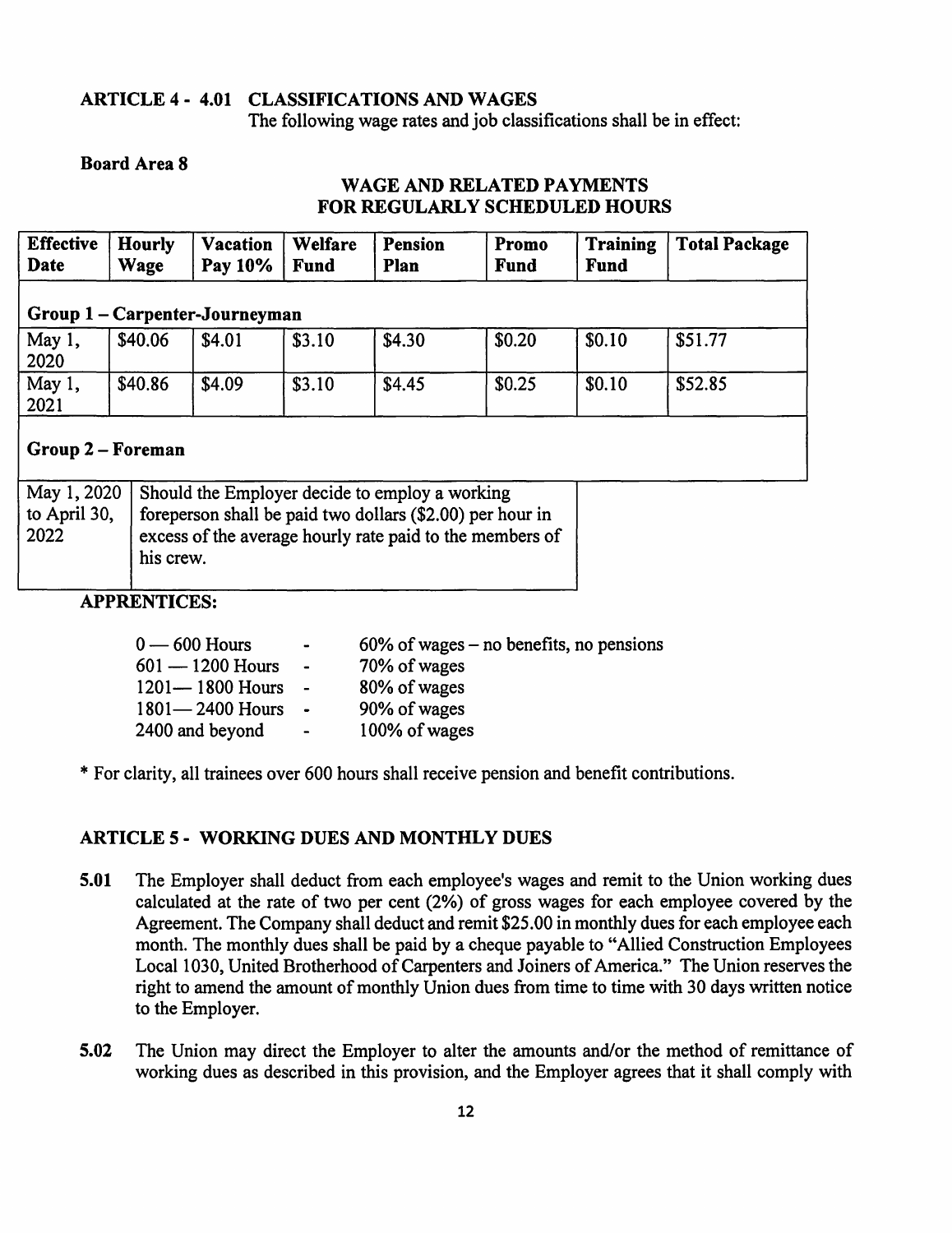such direction. The Union agrees that it shall provide thirty (30) days' notice of any such alteration.

#### ARTICLE 6 - PENSION PLAN

- 6.01 Effective immediately, the Employer agrees to pay the amount set out in Schedule "A" per hour for each hour worked by employees coming within the bargaining unit of this Agreement into the applicable Union Pension Fund.
- 6.02 Payments into the Pension Fund are to be made by the fifteenth  $(15<sup>th</sup>)$  day of the month following the month for which the payment was made.
- 6.03 The Employer agrees that the Trustees of any of the Funds referred to in this Schedule may appoint an auditor in the event of a dispute regarding proper remittance to the Funds.

### ARTICLE 7- HEALTH BENEFITS, PRE-PAID LEGAL PLAN COVERAGE

#### 7.01 WELFARE

Effective immediately, the Employer agrees to pay the amounts set out in Schedule "A" per hour for each hour worked by each employee into the applicable Union Benefit Fund, administered by the Union Trustees, for the purpose of purchasing weekly indemnity, life insurance, medical, dental, pre-paid legal coverage or similar benefits for the employees covered by this Agreement.

- 7.02 The Benefit Trust Fund shall make all necessary payments and cause to be filed all documentary requirements of the said plan and the employees covered by this Agreement shall have no claim against the Employer in regard to that plan.
- 7.03 The Employer agrees to pay all applicable sales tax(es) on contributions to the Benefit Trust Fund and remit such taxes to the said fund together with the contributions on which such tax is paid.

#### 7.04 TRAINING FUND AND PROMO FUND

- (i) Effective immediately, the Employer agrees to pay the amounts set out in Schedule "A" per hour for each hour worked by each employee into the applicable Union Training Trust Fund.
- (ii) Effective immediately, the Employer agrees to pay the amounts set out in Schedule "A" for each hour worked by each employee into the applicable Union Promo Fund.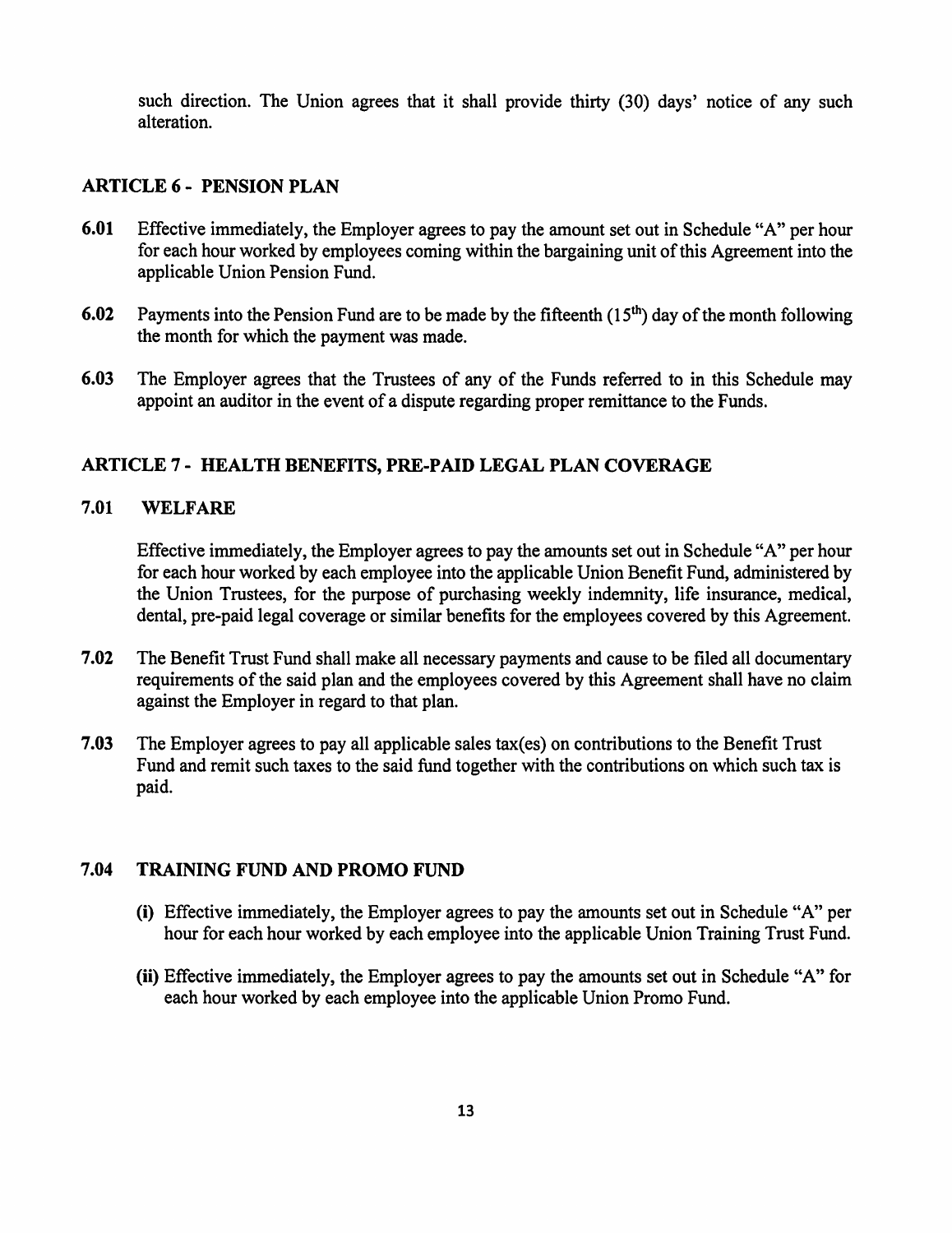# ARTICLE 8 - TRAVEL ALLOWANCE

- 8.01 With respect to employees hired, and/or regularly working, in the County of Simcoe and Ontario Labour Relations Board Geographic Area Number 8 the following will apply:
- 8.02 No travelling expenses will be paid on jobs located within the area described in Schedule "B" (see Map).
- 8.03 For areas outside Schedule "B", the Employer shall pay an amount of thirty (30) minutes per day traveled (see Map).
- 8.04 The Employer may provide transportation in lieu of travel allowance; the assembly point will be within Metropolitan Toronto. Travel time is in addition to the normal working day.
- 8.05 In the event that the Employer requires any employee to work outside of the above-noted geographic area, then the rates and conditions of this area shall be maintained and room and board allowance shall be paid or provided to him.

# ARTICLE 9-INCORPORATION BY REFERENCE

- 9.01 The terms and conditions of all collective agreements binding as a result of accreditation upon the CDCO and/or any of its constituent local unions which cover carpenters in the residential sector in Board Area 8, are hereby incorporated into, and form part of, this collective agreement.
- 9.02 The Union further agrees that the Employer may perform frame carpentry work with its own direct employees in accordance with the provisions of Local 1030's Standard Residential Frame Carpentry Collective Agreement for Board Area 8 and the terms and conditions of that collective agreement, including all terms and conditions concerning the use of piece workers, are hereby incorporated into this collective agreement. With respect to such frame carpentry work, the Employer shall only contract and/or sub-contract such work to contract/sub-contract that are in contractual relations with Local 1030.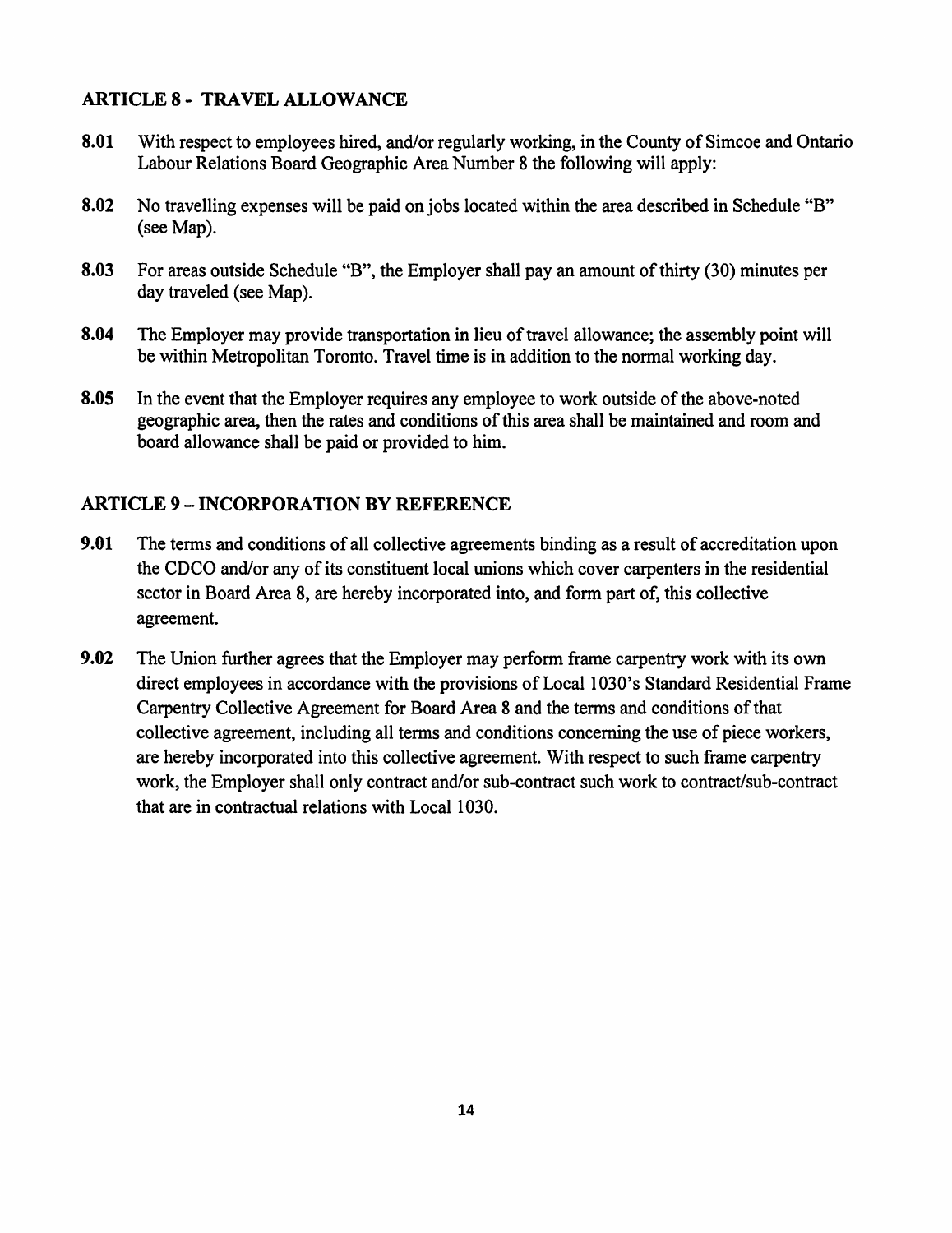**SCHEDULE** "B" **MAp** 



 $\ddot{\varepsilon}$ 

 $\cdot$ 

j j j j j j

j j j j j j j j j j j

j j j j j j j j j j j j j j j j j j j j j j

j j